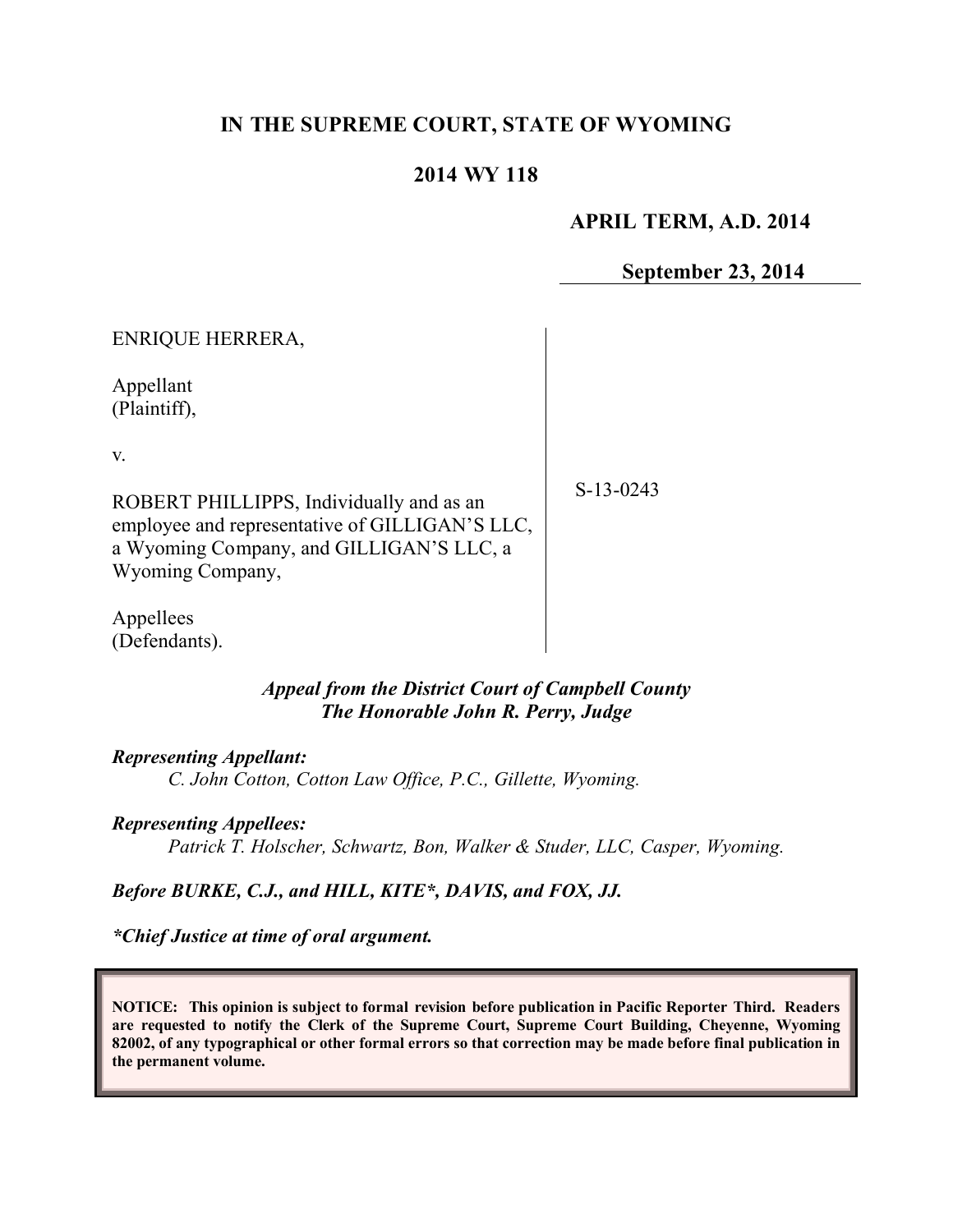### **BURKE, Chief Justice.**

[¶1] Appellant Enrique Herrera was injured while working for Gilligan's LLC, under the supervision of Robert Phillipps. Mr. Herrera filed suit seeking to recover damages for his injuries. Gilligan's sought summary judgment on the primary basis that, as Mr. Herrera's employer, it was immune from suit pursuant to the Wyoming Worker's Compensation Act. Mr. Phillipps also asserted that the Act shielded him from the negligence claim by Mr. Herrera, and that Mr. Herrera had not presented facts sufficient to establish Mr. Phillipps' liability as a co-employee under the Act. Mr. Herrera claimed that Appellees were not immune because he was not an employee of Gilligan's under the statutory definition found in the Wyoming Worker's Compensation Act because he was not legally authorized to work in the United States and Gilligan's did not have a reasonable belief that he was authorized to work in the United States. The district court granted summary judgment for Gilligan's and Mr. Phillipps. Mr. Herrera challenges that decision in this appeal. We will reverse.

### *ISSUES*

[¶2] Mr. Herrera presents two issues:

1. Did the District Court err in ruling that Gilligan's LLC is entitled to Worker's Compensation immunity?

2. Did the District Court err in ruling that there is no genuine issue of material fact as to the co-employee liability of Robert Phillipps?

Gilligan's and Mr. Phillipps agree with Mr. Herrera's statement of the issues, but further assert that the first issue may be refined as follows:

> 1.a. Did the Legislature, in enacting Wyo. Stat. Ann. § 27- 14-102(a)(vii) (LexisNexis 2007), contemplate employer compliance with Federal law regarding documentation of the work status of employees thereby incorporating the Federal provisions? And, if the answer to this is "Yes," then,

> 1.b. Under Wyo. Stat. Ann. § 27-14-102(a)(vii), does the required "documentation in the employer's possession" include a properly completed I-9 form as required by the United States Department of Justice?

# *FACTS*

[¶3] On June 5, 2007, Mr. Herrera was working for Gilligan's as a pipe fuser. He was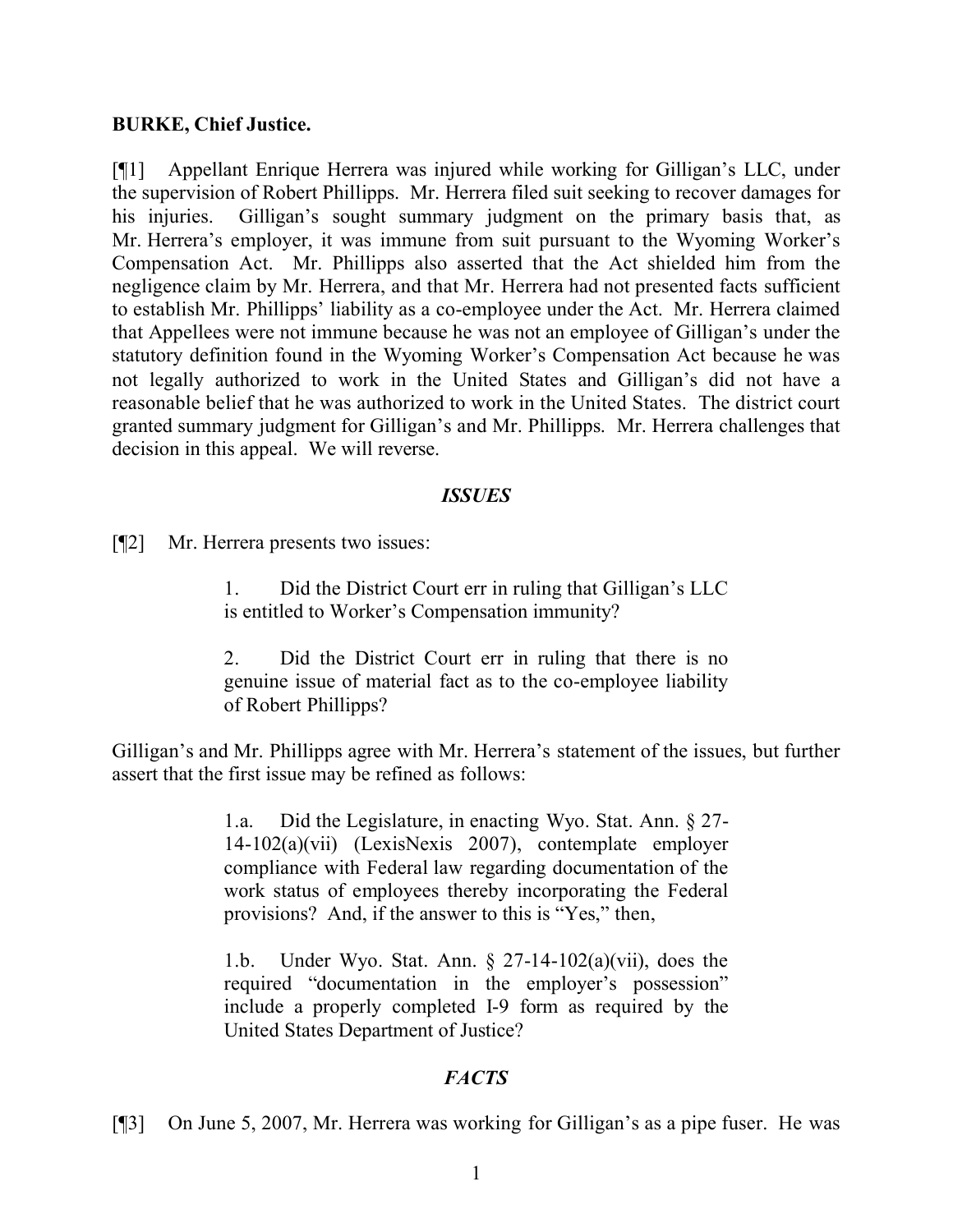working with a crew to clean out a four-inch pipe using a compressor to blow a cleaning plug, called a "pig," through the pipe. The pig got stuck in the pipe and Mr. Herrera suggested they cut the pipe at the T-joint near where it was stuck. Instead, Mr. Phillipps directed the crew to lift the pipe out of the ditch. When the pipe was out of the ditch, Mr. Phillipps bent it, told Mr. Herrera to hold it, and walked away. There was an explosion, the other workers ran, and Mr. Phillipps told Mr. Herrera to let go of the pipe. Mr. Herrera tried to put the pipe back in the ditch and, when it would not go, he let go of it and ran. The pipe, still under pressure, twisted and whipped back and forth, striking Mr. Herrera and injuring him severely. According to Mr. Herrera, Gilligan's told him that it would not submit a worker's compensation claim on his behalf but, instead, would pay his medical expenses and lost wages. Gilligan's made the payments for a period of time but eventually ceased. This litigation ensued.

[¶4] Mr. Herrera initiated this action against Gilligan's and John Doe I in 2009, asserting that they were negligent, and that John Doe I acted in reckless disregard of Mr. Herrera's safety. Gilligan's denied the claims and asserted as one of its affirmative defenses that the complaint was barred because Mr. Herrera was a covered employee under the Wyoming Worker's Compensation Act, and Gilligan's was immune from suit by Mr. Herrera. Mr. Herrera filed a motion for partial summary judgment seeking a ruling that he was not an employee within the meaning of Wyo. Stat. Ann. § 27-14- 102(a)(vii), and Gilligan's was not entitled to immunity under the Act. Mr. Herrera contended that he was not authorized to work in the United States, that Gilligan's was aware of his employment status, and that Gilligan's did not have a reasonable belief that he was authorized to work based upon documentation in its possession.

[¶5] Gilligan's filed a response in which it sought summary judgment holding that Mr. Herrera was covered by its worker's compensation account and his failure to file a claim did not affect Gilligan's immunity from suit. Gilligan's asserted there was no evidence indicating it knew Mr. Herrera was not authorized to work in the United States, and that the documentation in its files was adequate to satisfy the requirements of the Wyoming Worker's Compensation Act.

[¶6] In 2011, Mr. Herrera filed a new lawsuit against Gilligan's, and added Mr. Phillipps as a defendant. He alleged that Gilligan's and Mr. Phillipps were negligent, and that if the Worker's Compensation Act applied, Mr. Phillipps' conduct was intentional and he was therefore liable as a co-employee. The district court consolidated the two cases. It then denied the parties' motions for summary judgment, concluding that genuine issues of material fact existed as to whether Gilligan's reasonably believed Mr. Herrera was working legally in the United States at the time he was hired and on the date of his injury, as provided in Wyo. Stat. Ann. § 27-14-102(a)(vii). The district court stated, however, that any party could renew a motion for summary judgment "if the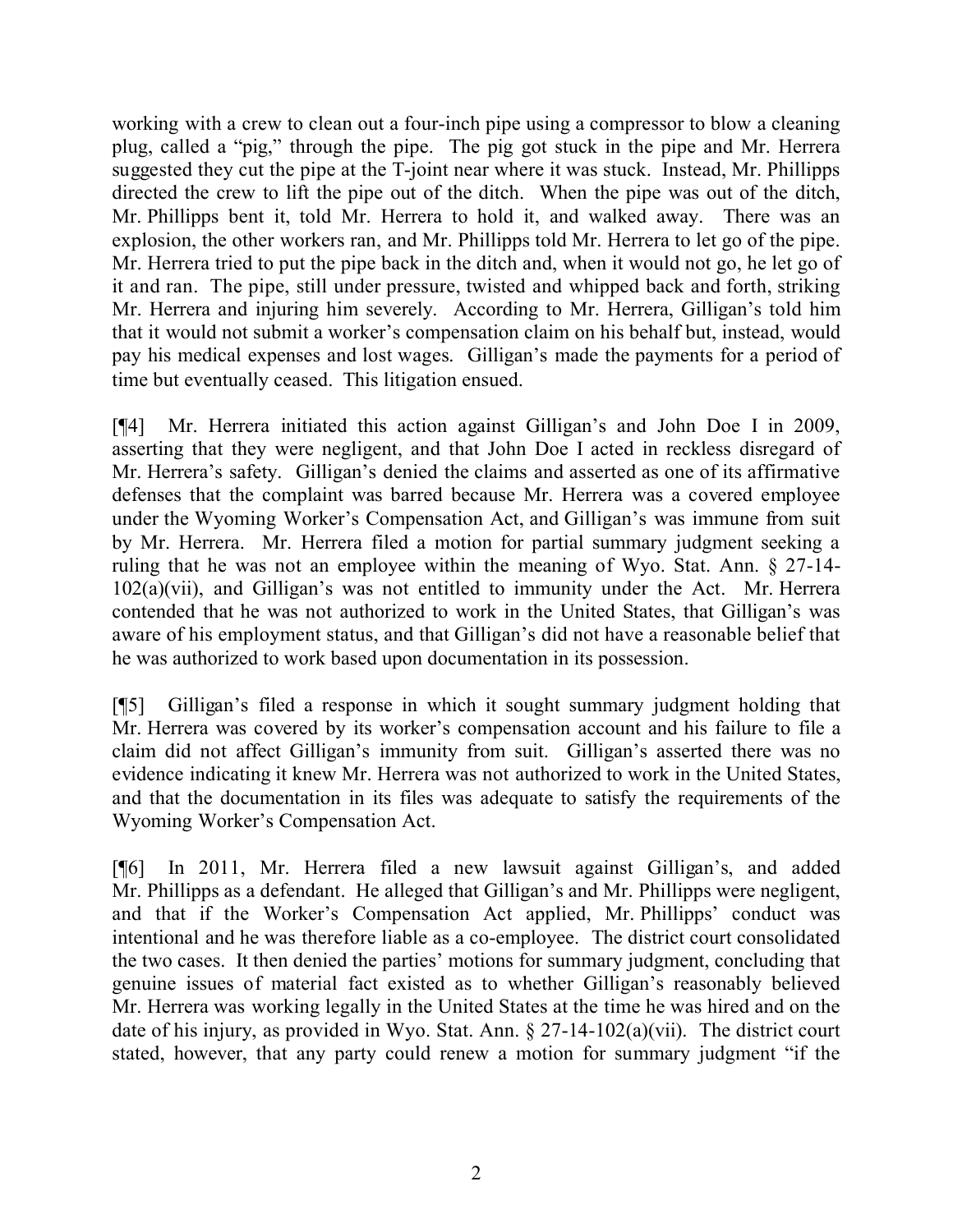discovery process should reveal something that would warrant it."

 $\overline{a}$ 

[¶7] Mr. Herrera renewed his motion for partial summary judgment. Gilligan's and Mr. Phillipps also moved for summary judgment in their favor. This time, without explanation, the district court granted summary judgment in favor of Gilligan's and Mr. Phillipps.<sup>2</sup> Mr. Herrera filed a timely appeal to this Court.

### *STANDARD OF REVIEW*

[¶8] We review a district court's order on summary judgment *de novo*, using the same

<sup>1</sup> In June of 2012, Mr. Herrera filed a motion pursuant to W.R.A.P. 11 asking the district court to certify the case to this Court to answer whether, as a matter of law, Wyo. Stat. Ann.  $\S$  27-14-102(a)(vii) contemplates employer compliance with federal law regarding documentation of the work status of employees and whether the words "documentation in the employer's possession" used in the foregoing statute include a properly completed I-9 form as required by the United States Department of Justice. The district court granted the motion. We declined to answer the certified questions because they did not appear to be determinative of the action.

 $2^2$  The Order Granting Summary Judgment consists of three short paragraphs, the critical one reading as follows:

> The court has reviewed the file and the extensive submissions of the parties. Further, the court has spent substantial time considering the facts set forth and finds that for the purposes of defendants' motion, there are no material facts at issue. No specific basis for the granting of summary judgment is required by the district court. After careful consideration and deliberation, the court specifically elects not to set forth further specific bases.

(Internal case citations omitted.) We would once again emphasize that the failure of the district court to provide any factual basis or legal analysis to support its decision significantly handicaps our review, and would once again encourage district courts to provide that analysis. *See*, *e*.*g*., *Berthel Land and Livestock v. Rockies Express Pipeline LLC*, 2012 WY 52, ¶ 16 n.1, 275 P.3d 423, 431 n.1 (Wyo. 2012):

> The summary judgment order did not provide findings of fact . . . or a rationale for the decision. This has complicated our review, and likely the district court's consideration of the issues that went to trial. For these reasons, we take this opportunity to again encourage district courts to provide findings of fact and their reasoning when ruling on summary judgment motions. *Baldwin v. Dube*, 751 P.2d 388, 394 (Wyo. 1988) ("Absence from the record of a specific basis upon which summary judgment was sought or granted is a handicap to the reviewing court, although specific bases are not mandatory under the rule.") (quoting *Centrella v. Morris*, 597 P.2d 958, 962 (Wyo. 1979)); *Weaver v. Blue Cross—Blue Shield of Wyoming*, 609 P.2d 984, 986 (Wyo. 1980) ("[W]e would prefer that the reasons for granting a motion for summary judgment appear clearly in the record.").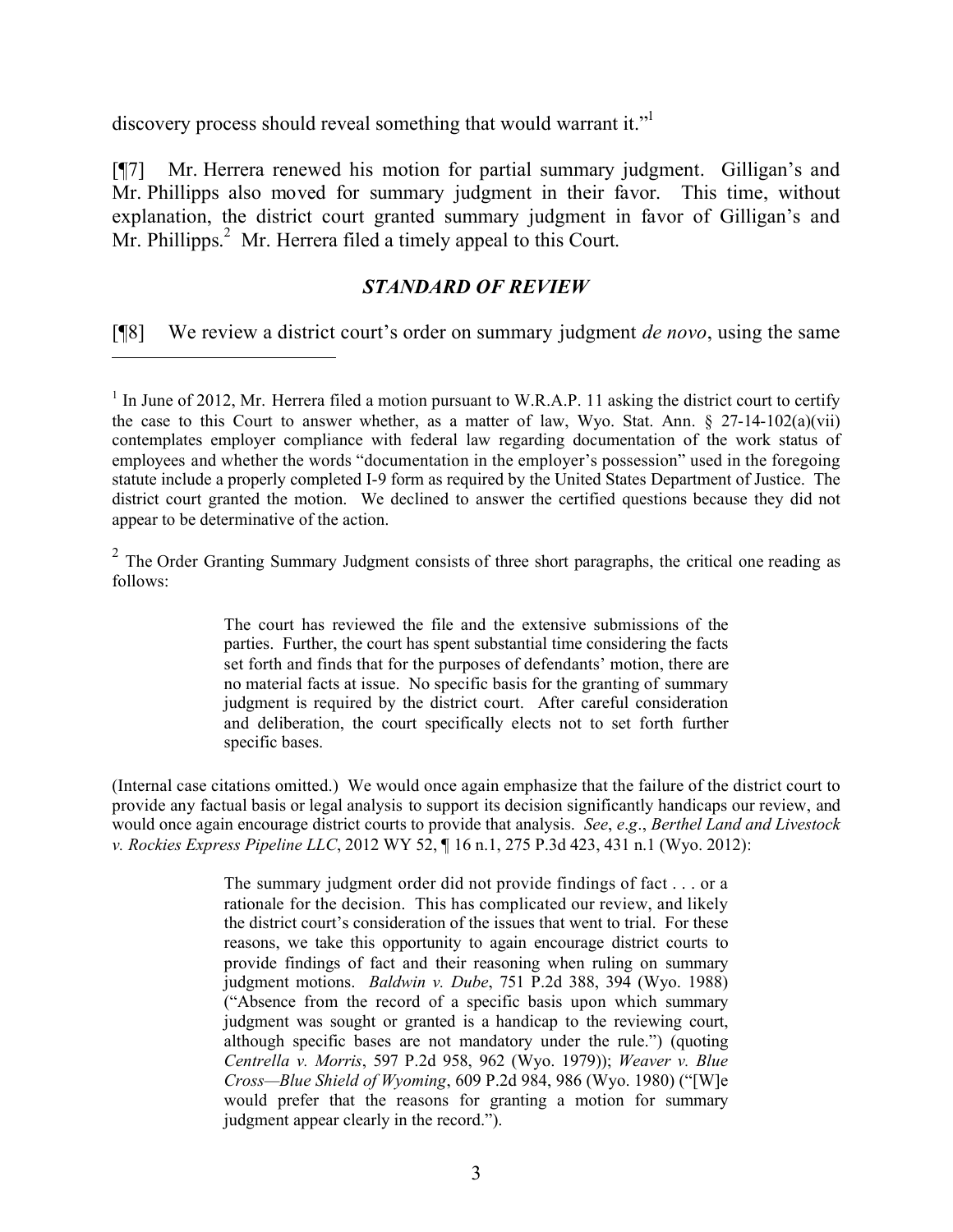materials and following the same standards as the district court. *Gheen v. State ex rel. Department of Health*, 2014 WY 70, ¶ 11, 326 P.3d 918, 922 (Wyo. 2014) (citing *Michael's Constr., Inc. v. American Nat'l Bank*, 2012 WY 76, ¶ 8, 278 P.3d 701, 704 (Wyo. 2012); *Grynberg v. L & R Exploration Venture*, 2011 WY 134, ¶ 16, 261 P.3d 731, 736 (Wyo. 2011)). W.R.C.P. 56(c) allows summary judgment when

> the pleadings, depositions, answers to interrogatories, and admissions on file, together with the affidavits, if any, show that there is no genuine issue as to any material fact and that the moving party is entitled to a judgment as a matter of law.

We view the facts from the vantage point most favorable to the party who opposed the motion, and give that party the benefit of all favorable inferences which may fairly be drawn from the record. *Gheen*, ¶ 11, 326 P.3d at 922.

### *DISCUSSION*

[¶9] The rights and remedies afforded injured employees under the Wyoming Worker's Compensation Act "are in lieu of all other rights and remedies against any employer." Wyo. Stat. Ann. § 27-14-104. Under the Act, employers are immune from suit by their employees, and employees are barred from suing their employers. *Mauch v. Stanley Structures*, 641 P.2d 1247, 1251 (Wyo. 1982). As we have explained:

> In return for their contributions to the compensation fund, employers were granted immunity from suits. In return, for relinquishing their right to common-law actions against the employers [for] work-related injuries, the employees received speedy relief for such injuries, regardless of lack of fault on the part of the employer and without cost and delay attendant to legal action.

*Meyer v. Kendig*, 641 P.2d 1235, 1238 (Wyo. 1982) (footnote omitted). The Act defines the term "employee" to include:

> any person engaged in any extrahazardous employment under any appointment, contract of hire or apprenticeship, express or implied, oral or written, and includes legally employed minors, aliens authorized to work by the United States department of justice, office of citizenship and immigration services, *and aliens whom the employer reasonably believes, at the date of hire and the date of injury based upon documentation in the employer's possession, to be authorized to work by the United States department of justice, office of citizenship and immigration services.*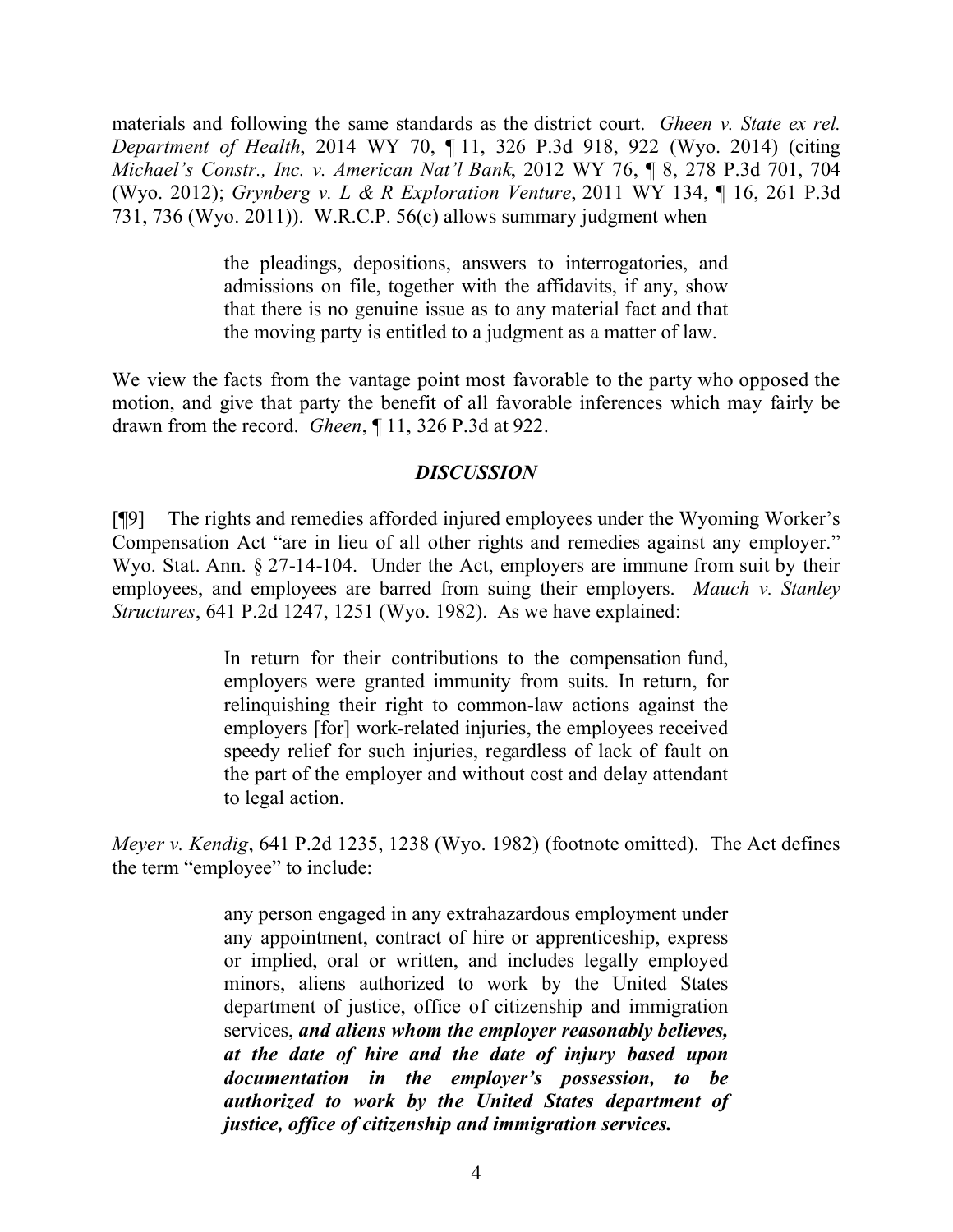Wyo. Stat. Ann. § 27-14-102(a)(vii) (emphasis added).

[¶10] It is undisputed that Mr. Herrera is an alien who was not authorized to work in the United States, both at the time he was hired by Gilligan's and at the time of his injury. The parties do not agree on whether Gilligan's reasonably believed, based upon documentation in its possession, that Mr. Herrera was authorized to work in the United States.

[¶11] The district court's grant of summary judgment for Gilligan's necessarily rests on the conclusion there is no genuine dispute as to the material fact that Gilligan's reasonably believed Mr. Herrera was authorized to work in the United States. Mr. Herrera contends, to the contrary, that the facts undisputedly demonstrate that Gilligan's did not have and could not have had that reasonable belief. He asserts that he is entitled to partial summary judgment on this issue. His argument is based largely upon an incomplete "Form I-9" found in Gilligan's records.<sup>3</sup>

[¶12] The first section of the I-9 is to be filled out and signed by the employee. Mr. Herrera signed the document. Someone else filled in the information on his behalf, although the mandatory "Preparer and/or Translator Certification" was left blank. The second section of the form is to be completed and signed by the employer after examining certain specified documents relating to the employee's authorization to work in the United States. The second section of Mr. Herrera's I-9 is entirely blank, and contains no signature on behalf of Gilligan's.

[¶13] Mr. Herrera emphasizes that the statute requires an employer's belief about an employee's authorization to work in the United States to be "based upon documentation in the employer's possession." Wyo. Stat. Ann.  $\S 27-14-102(a)(vii)$ . Because the I-9 is incomplete, he maintains that Gilligan's did not have any documentation in its possession from which it could form any reasonable belief that Mr. Herrera was authorized to work in the United States. On that basis, he asserts that the district court erred in granting summary judgment in Gilligan's favor, and instead should have ruled in his favor on that issue.

[¶14] Mr. Herrera's argument, taken to its logical limit, is that an employer must have a properly completed I-9 in its possession in order to prove that it had a reasonable belief that an employee is authorized to work. The statutory language does not allow such an

<sup>&</sup>lt;sup>3</sup> According to the federal government's website, "Employers must complete Form I-9 to document verification of the identity and employment authorization of each new employee (both citizen and noncitizen) hired after November 6, 1986, to work in the United States." http://www.uscis.gov/sites/default/files/files/form/i-9.pdf (last visited Aug. 26, 2014).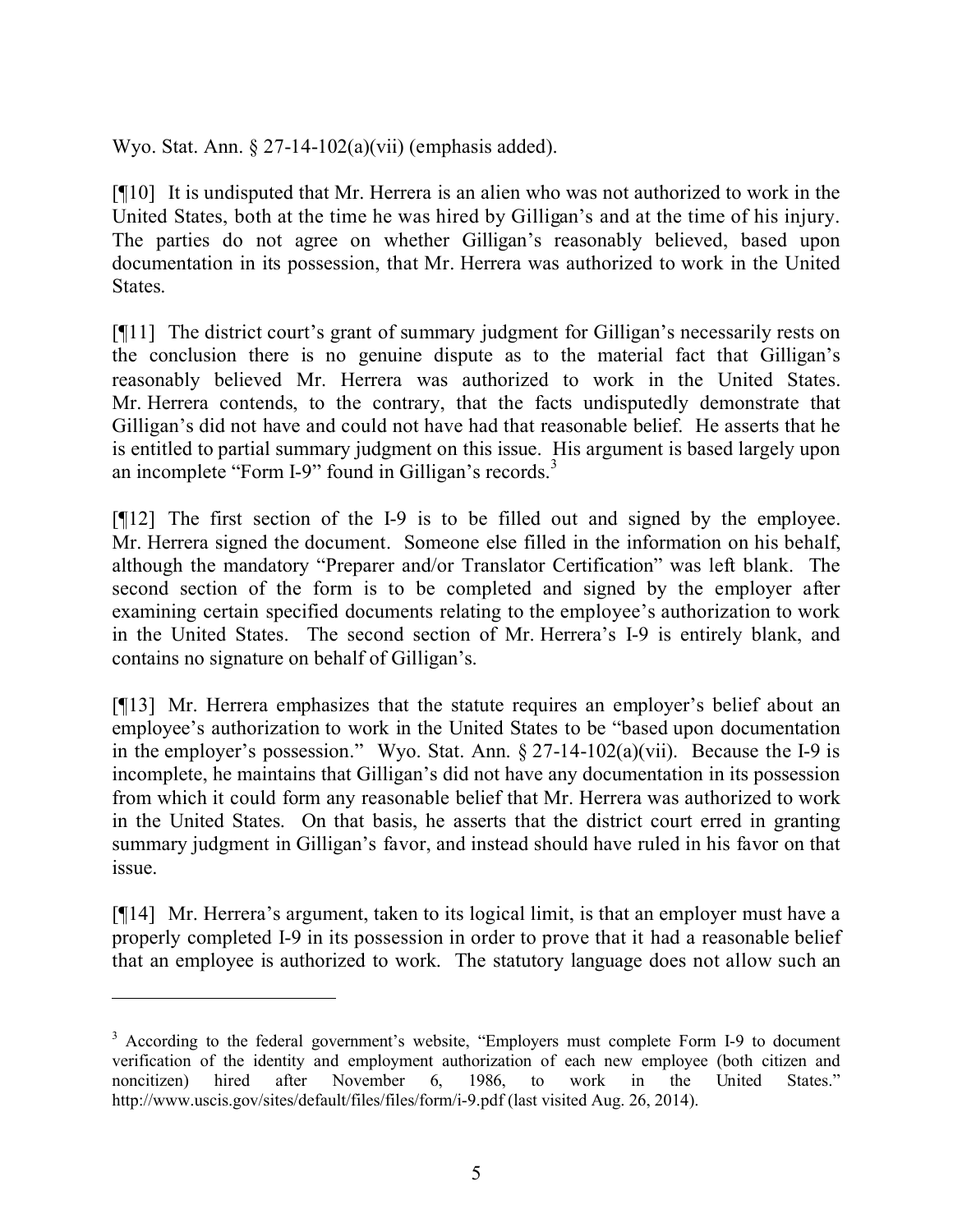interpretation. The statute requires a reasonable belief "based upon documentation in the employer's possession," that an employee is authorized to work. The statute does not specify that the documentation in the employer's possession must be a completed I-9, indicating that other documents could also provide the basis for a reasonable belief.

[¶15] However, the fact that Gilligan's did not have a properly completed I-9 for Mr. Herrera, viewed from the vantage point most favorable to Mr. Herrera, is evidence suggesting that Gilligan's did not have a reasonable belief that Mr. Herrera was authorized to work in the United States. The inference can reasonably be drawn that Gilligan's failed to inquire about Mr. Herrera's status, or even that it knew he was not authorized to work in the United States and purposely avoided completing the I-9. Mr. Herrera testified in his deposition that he was not asked to fill out any paperwork when he began working for Gilligan's. He also testified that the supervisor who drove him to the hospital after the injury asked, "You're illegal, aren't you?" According to Mr. Herrera, this question indicates that Gilligan's was aware of his status, and could not have had a reasonable belief that he was authorized to work in the United States.

[¶16] Gilligan's emphasizes evidence favorable to its position and unfavorable to Mr. Herrera's, including the fact that Mr. Herrera was listed as covered under Gilligan's worker's compensation account. Gilligan's also points out that the incomplete I-9 for Mr. Herrera still includes his signature verifying that he is a lawful permanent alien. Gilligan's contends that this is a document in its possession upon which it based a reasonable belief that Mr. Herrera was authorized to work. Gilligan's also relies on Mr. Herrera's admission that he had a forged alien registration card and a social security card. While Mr. Herrera does not remember presenting this documentation to Gilligan's when he started work, he admits that he had the documents with him at the time. This and other evidence, according to Gilligan's, supports its claim to have had a reasonable belief of Mr. Herrera's status based on documents in its possession. Gilligan's therefore asserts that the district court was correct in granting summary judgment in its favor.

[¶17] What Gilligan's argument actually establishes, however, is that it has provided sufficient evidence to raise a genuine issue of material fact, precluding summary judgment in favor of Mr. Herrera. But as we have previously discussed, Mr. Herrera has presented evidence conflicting with that of Gilligan's. When "the evidence leads to conflicting interpretations or if reasonable minds might differ, summary judgment is improper." *Jasper v. Brinckerhoff*, 2008 WY 32, ¶ 10, 179 P.3d 857, 862 (Wyo. 2008) (citing *Abraham v. Great Western Energy, LLC*, 2004 WY 145, ¶ 12, 101 P.3d 446, 452 (Wyo. 2004)). Summary judgment should not have been granted in this case. Genuine issues of material fact exist. At trial, the fact finder must determine whether Gilligan's had a reasonable belief, based on documentation in its possession, that Mr. Herrera was authorized to work in the United States. If the fact finder determines that it did have a reasonable belief, then Mr. Herrera fits within the Wyoming Worker's Compensation Act definition of an employee, and Gilligan's is immune from his claims. If Gilligan's did not have such a reasonable belief, then Mr. Herrera is not an employee under the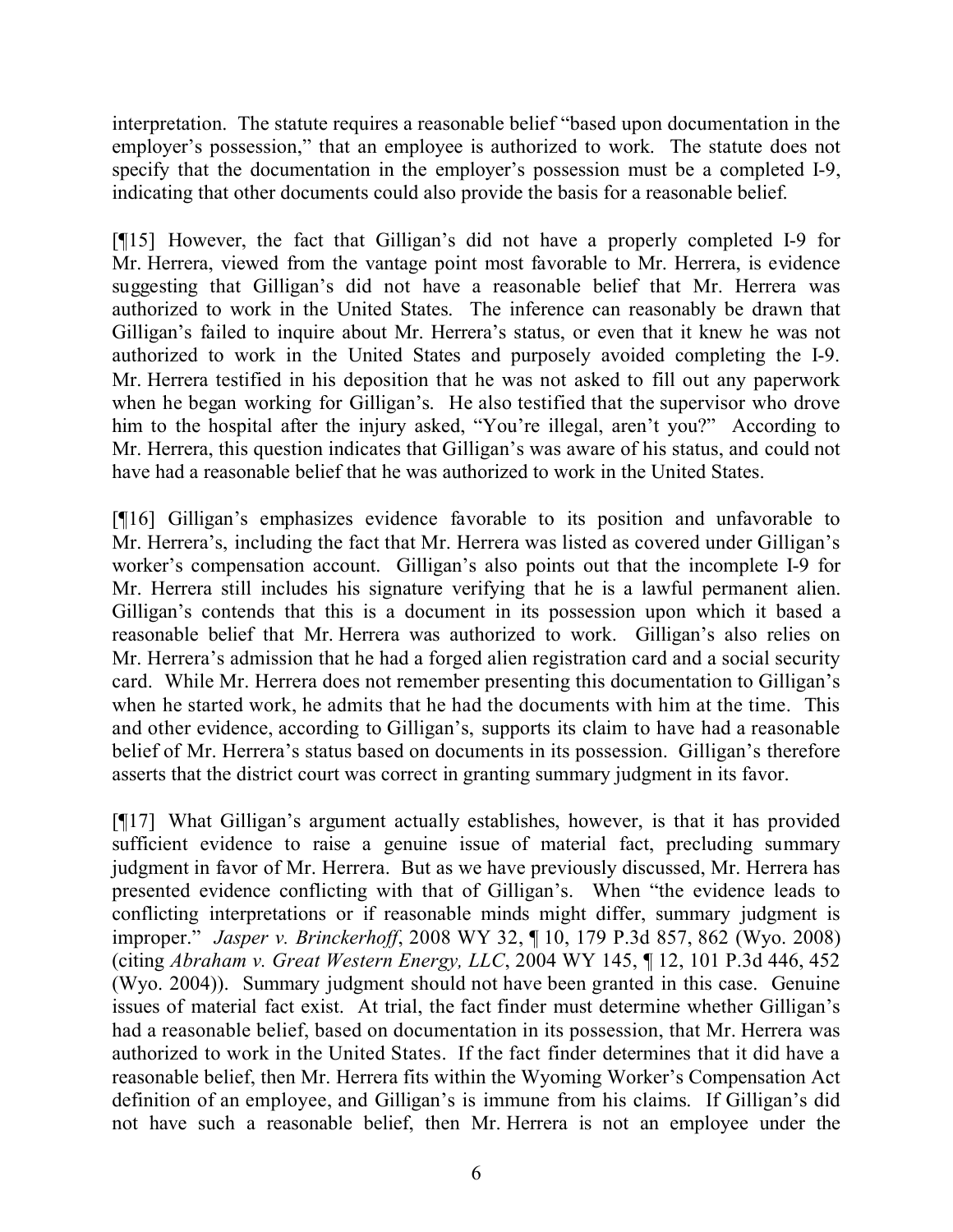Wyoming Worker's Compensation Act, and Gilligan's is not immune from his claims.

[¶18] In his second issue, Mr. Herrera challenges the grant of summary judgment to Mr. Phillipps on Mr. Herrera's claim against him. Under the Wyoming Worker's Compensation Act, co-employees are immune from claims of ordinary negligence, but may be held liable if they "intentionally act to cause physical harm or injury to the injured employee." Wyo. Stat. Ann. § 27-14-104(a). In *Bertagnolli v. Louderback*, 2003 WY 50, ¶15, 67 P.3d 627, 632 (Wyo. 2003), we said that the statutory standard for coemployee liability set forth in Wyo. Stat. Ann.  $\S 27-14-104(a)$  – that is, "intentionally act to cause physical harm or injury" – is the equivalent of willful and wanton misconduct. We explained further:

> Willful and wanton misconduct is the intentional doing of an act, or an intentional failure to do an act, in reckless disregard of the consequences and under circumstances and conditions that a reasonable person would know, or have reason to know that such conduct would, in a high degree of probability, result in harm to another.

*Bertagnolli*, ¶ 15, 67 P.3d at 632 (emphasis omitted). We also said that we have "consistently held the requirements of the statute and the standards of willful and wanton misconduct were met when the evidence demonstrated the co-employee had knowledge of the dangerous condition and demonstrated a disregard of the risks through intentional acts." *Id*., ¶ 19, 67 P.3d at 634.

[¶19] We note again that the evidence is viewed from a vantage point favorable to Mr. Herrera. *Gheen*, ¶ 11, 326 P.3d at 922. Reviewing the record in this way, we conclude that Mr. Herrera's evidence is sufficient to create a genuine issue of material fact as to Mr. Phillipps' knowledge of the dangerous condition and whether he acted intentionally in disregard of known risks. Mr. Herrera relies on Gilligan's written policy concerning pigging, which provides:

> NO MORE THAN 3 PEOPLE ARE REQUIRED FOR PIGGING. . . . WHEN PIGGING[,] THE PIPE BEING PIGGED WILL HAVE NO MORE THAN 4 [FEET] EXPOSED[.] ALL PIPE WILL BE ANCHORED, CHAINED OR SECURED SO NO MOVEMENT CAN EXIST EVEN UNDER PRESSURE. ALL EQUIPMENT AND [PERSONNEL] WILL [BE] EVACUATED . . . AT LEAST 150 YARDS FROM END OF PIPE. [PERSONNEL] OPERATING PRESSURE END WILL WATCH PSI GAUGE FOR SPIKES OR DROPS AT WHICH TIME, ESPECIALLY SPIKES OR FAST INCREASES IN PRESSURE WILL TURN OFF AIR COMPRESSOR TO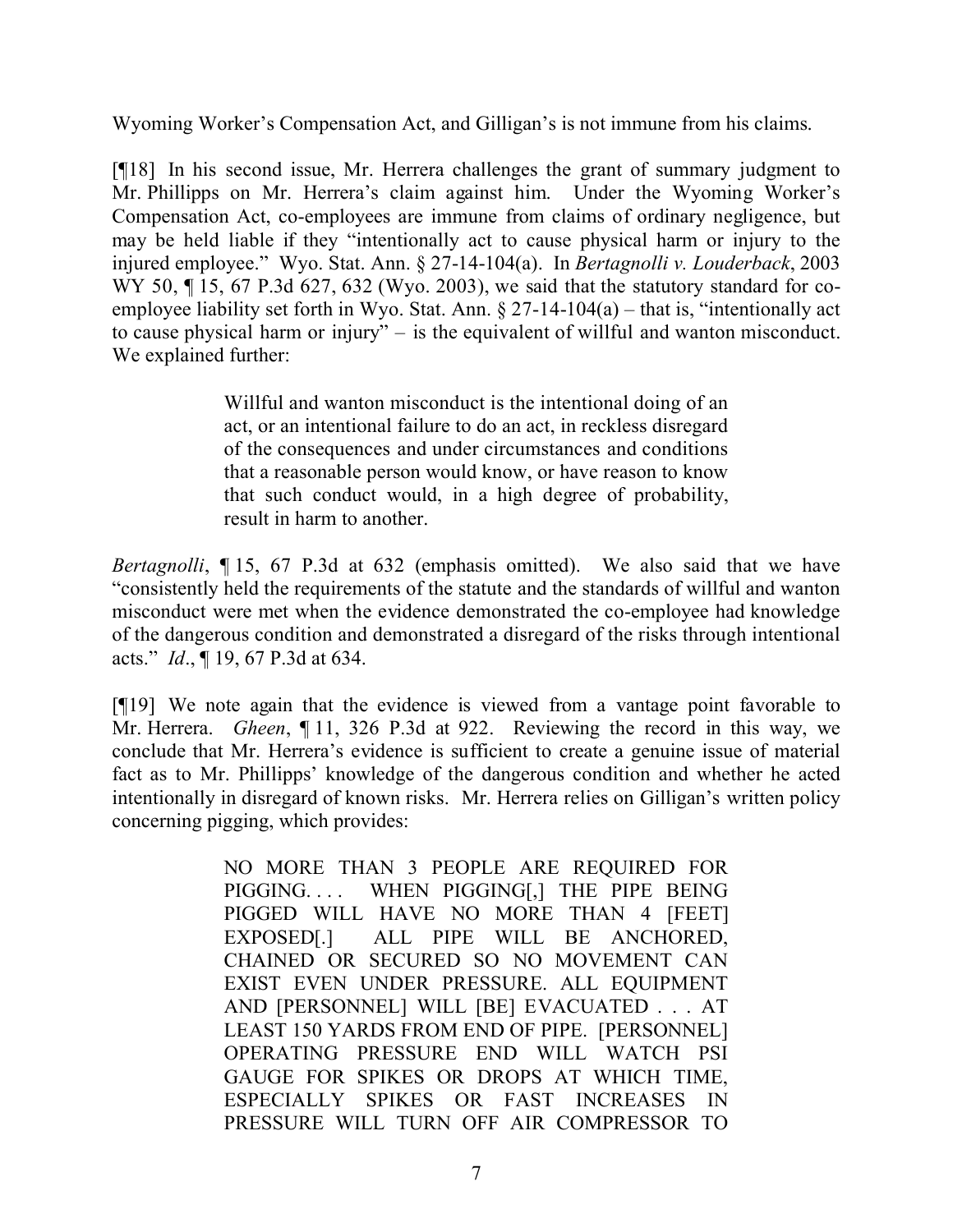### SEE IF PSI LEVELS OFF. **NEVER EVER** MESS AROUND WITH PRESSURIZED PIPE.

(Capitalization and emphasis in original.) There is evidence that Mr. Phillipps had been provided a copy of this policy, and an inference can be fairly drawn that he had knowledge of the dangers inherent in pigging operations. There is evidence that, contrary to the policy, approximately 200 feet of the pipe remained exposed. There is evidence that, contrary to the policy, the exposed pipe was not anchored, chained, or secured. There is evidence that when Mr. Phillipps ordered the crew, including Mr. Herrera, to lift a section of pipe out of the trench and kink it to put pressure on the pig, Mr. Herrera suggested that they should instead turn off the pressure and cut the T-joint to remove the pig. According to Mr. Herrera, Mr. Phillipps told him "'I am the boss, and you will do what I say,' or words to that effect." Mr. Phillipps also told the compressor operator not to turn off the compressor. This evidence, if believed by the fact finder, is sufficient to support findings that Mr. Phillipps knew of the dangers, but acted intentionally in disregard of the risks.

[¶20] Mr. Phillipps points out that the evidence relied on by Mr. Herrera is not uncontroverted. But that is precisely why all of the evidence must be evaluated by the fact finder in this case, and why summary judgment is not appropriate. Mr. Phillipps also asserts that the evidence in this case is more like that in *Formisano v. Gaston*, 2011 WY 8, ¶ 12, 246 P.3d 286, 290 (Wyo. 2011), where the employee was injured in a car crash when his co-employee fell asleep at the wheel. We noted that a co-employee is not liable if he is "merely negligent," but admitted that the "trouble this Court has repeatedly faced over the years" was in "trying to draw the line—somewhere beyond negligence—that results in liability." *Id*., ¶ 16, 246 P.3d at 290. Given the evidence in *Formisano*, however, we had little trouble concluding that the co-worker's admitted negligence in falling asleep while driving simply did not rise to the level of misconduct envisioned by the exception to immunity in the Wyoming Worker's Compensation Act. *Id*., ¶ 28, 246 P.3d at 293.

[¶21] When the evidence is viewed favorably to Mr. Herrera, however, his case is more in line with *Bertagnolli* than with *Formisano*. In *Bertagnolli*, ¶ 16, 67 P.3d at 633, we discussed the injured employee's assertion that:

> the key factors in finding co-employee liability under § 27- 14-104(a) are a co-employee with (1) knowledge of the hazard or serious nature of the risk involved, (2) responsibility for the injured employee's safety and work conditions, and (3) willful disregard of the need to act despite the awareness of the high probability that serious injury or death may result.

We stated that our "jurisprudence in this area is consistent with these factors." *Id.* We